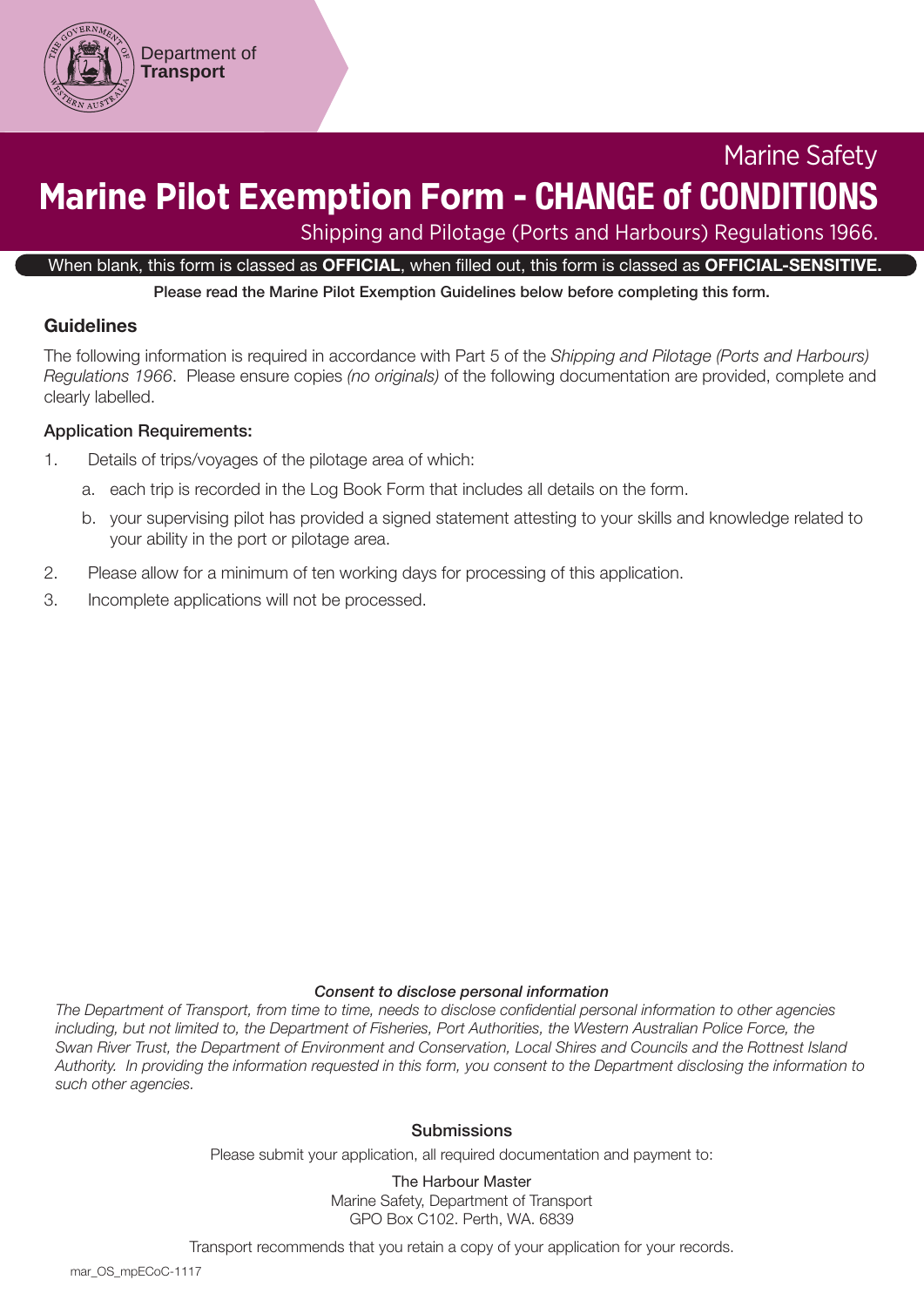## Application for the

## CHANGE OF CONDITIONS to a Pilotage Exemption Certificate

|                          | I hereby apply to Change the Conditions to Pilot Exemption Certificate number ________________________________ |  |
|--------------------------|----------------------------------------------------------------------------------------------------------------|--|
|                          |                                                                                                                |  |
|                          |                                                                                                                |  |
|                          |                                                                                                                |  |
|                          |                                                                                                                |  |
|                          |                                                                                                                |  |
| <b>Employer details:</b> |                                                                                                                |  |
|                          |                                                                                                                |  |
|                          |                                                                                                                |  |
|                          |                                                                                                                |  |
|                          |                                                                                                                |  |
|                          |                                                                                                                |  |
| Personal details:        |                                                                                                                |  |
|                          |                                                                                                                |  |
|                          |                                                                                                                |  |
|                          |                                                                                                                |  |
|                          |                                                                                                                |  |
|                          |                                                                                                                |  |
|                          |                                                                                                                |  |

### Submission Check List

Please ensure a copy *(no originals)* of all the following documentation is included with your application.

- 1. Letter from the Vessel Operator (Owner) supporting the change of conditions.
- 2. Record of trips into and out of the Port.

Please allow for a minimum of ten working days for processing of this application.